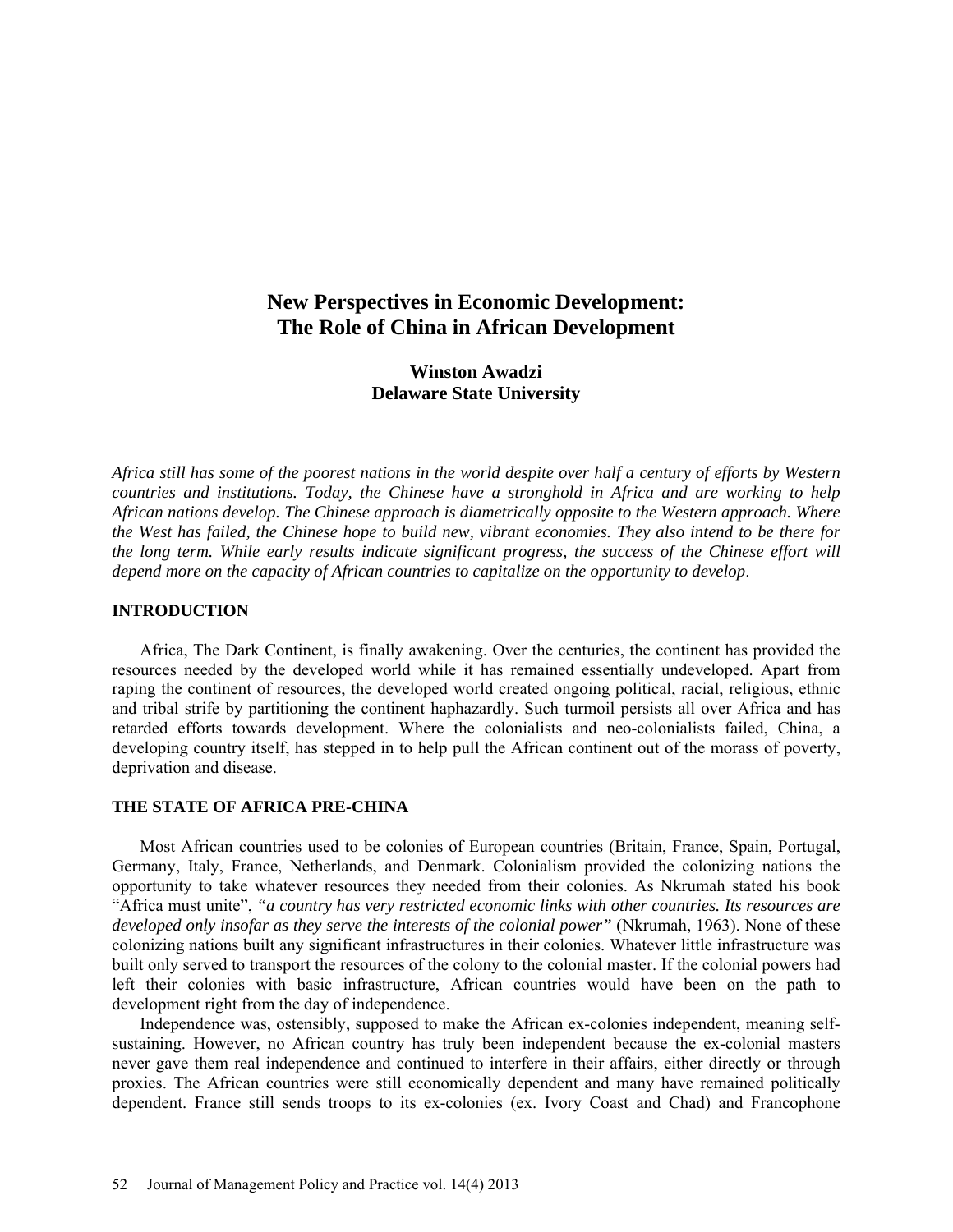countries in Africa still use currencies that were tied to the French Franc before France adopted the euro. The former colonies have remained constrained in their efforts to develop because their colonial masters have always insisted on providing them aid rather than opportunities to develop healthy trade. Figure1 shows the simplistic three-stage development model African countries were supposed to follow.

#### **FIGURE 1**





This model is the summation of the export-oriented development argument that the Asian Tigers and China, the biggest Tiger of them all have followed. In stage 1, African nations were expected to develop a pool of funds to support the development effort. These funds would come from internal savings and government earnings and taxes. However, people in the African countries lived at the subsistence level and could not save because there was no discretionary income. Also, government tax collections were negligible because there was very little economic activity to be taxed and no mechanism for collecting taxes. Governments were struggling just to meet the most basic needs of their people.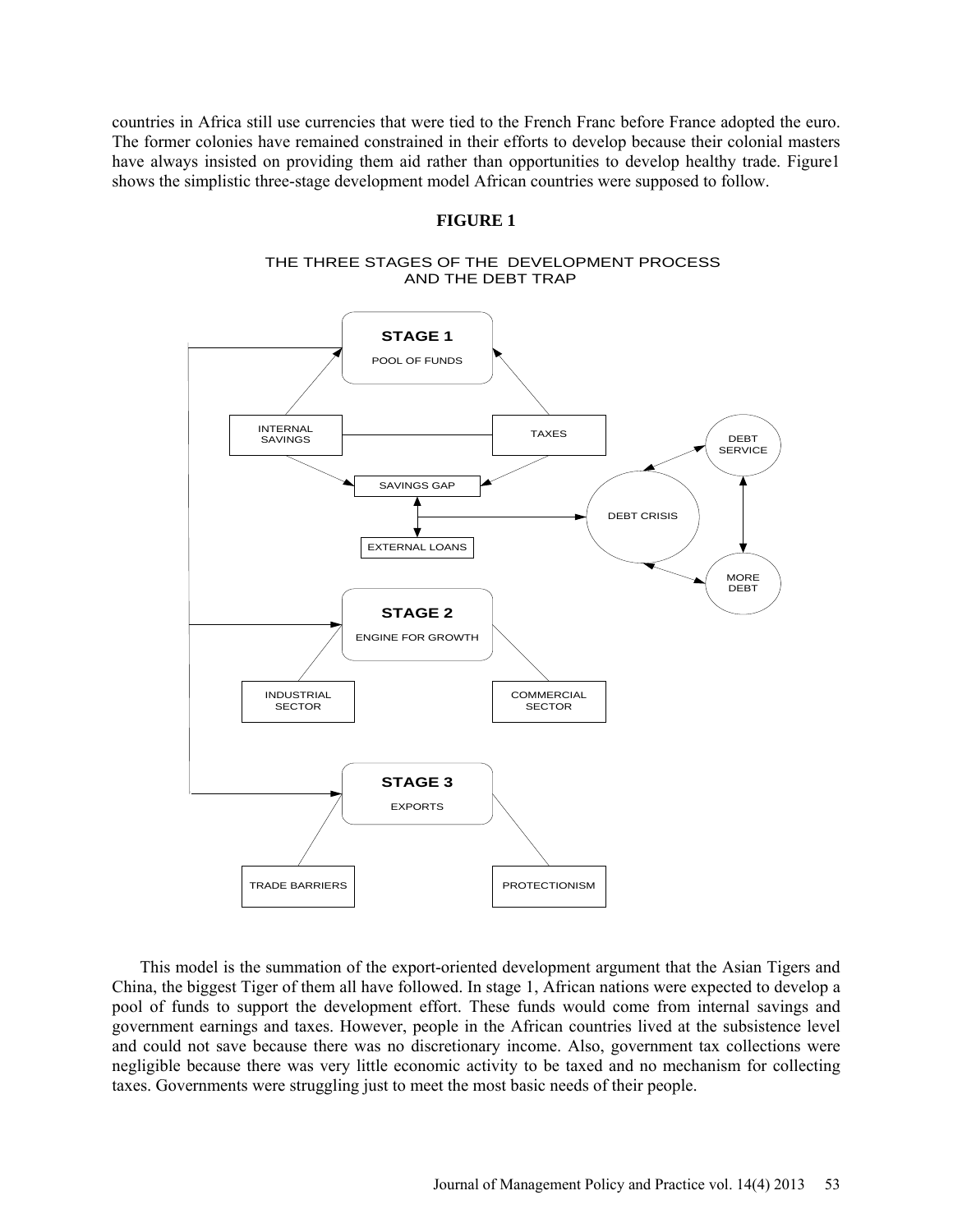The model rightfully factors in this lack of ability to generate the necessary funds needed for development. There was expected to be a gap between what could be developed internally and what was required to finance development. This savings gap (Harrod, 1936; Domar, 1946) was to be closed with borrowing from external sources. The combination of internal resources and external borrowing would propel the nation to the second stage of development that would create an engine for growth.

This engine for growth would be developed through the creation of an industrial and a commercial sector. These sectors would draw the excess and unproductive labor from the agricultural sector into the more productive industrial and commercial sectors that require higher skill levels and are more productive (Lewis, 1955). The increased economic activity would enable the government to collect taxes (income, sales) and the wage earners to begin to create a pool of savings since the higher earnings would lead to more discretionary incomes. The funds generated by the increased economic activity would be used to support more economic activity, creating a perpetual, self-sustaining cycle (more people from agriculture into industry and commerce; more discretionary incomes; more savings, more investments, *ad infinitum*).

The nations would move to stage 3 as the industrial and commercial sectors meet the needs of the population and also produce surpluses that would be exported. The exports begin a cycle of exportoriented development that lead to further expansion of the economy. This is the pattern used by the Asian Tigers and China. This model has not worked for Africa.

#### **Debt Trap**

Most African countries did not get to the second stage of Figure 1. Rather, they got caught in a debt trap (allAfrica.com, 2010) they could not escape from. The external borrowing that was supposed to close the savings gap led to a vortex of endless borrowing to finance debt service, which only increased the total debt without bringing down the principal. The infrastructure that was supposed to be developed to support the engine for growth was never developed. The industrial and commercial sectors were never developed. The export-oriented development never happened.

In their efforts to resolve the debt crises, the World Bank and IMF only exacerbated the problem ensuring that these nations would never develop**.** Loans always came with onerous structural adjustment regimes that left the countries worse off than they were before and resulted in political strife that drove away whatever little investment there was in these countries. Developed country loans were also tied to good behavior – political correctness, and human rights mandates. The end result was that the debts continued to pile up and most African countries spent the better part of their incomes on debt service while borrowing more.

#### **Debt Forgiveness Programs**

Many debt forgiveness steps were only replaced by more debt since the countries could not build the necessary infrastructure to create engines for economic growth. To break the debt cycle, the HIPC (Highly Indebted Poor Countries) program was developed. Even this program came with restrictions. Without the forgiveness of debt, many of the developing countries simply cannot develop. [The World](http://www.worldbank.org/)  [Bank](http://www.worldbank.org/) and [International Monetary Fund \(IMF\)](http://www.imf.org/) identified only 40 countries that met its criteria, as being "Heavily Indebted Poor Countries" from a large pool of countries with unmanageable debt and in desperate economic conditions.

#### **Closed Markets and Protectionism**

In addition to the debt trap, free-trade is not free where African countries need access to developed country markets. The markets of developed countries have remained closed to African countries that have been advised by experts from the developed countries to pursue export-oriented development. The two main issues here are market access and terms of trade.

The developed countries are only interested in the basic raw materials (agricultural, oil and minerals) that African countries produce. Even for these, except notably oil, market access is closed. It is notable that the theme of the Doha Round was access of developing country goods to developed country markets. Developed countries granted selective access to their markets based mainly on political factors. The Asian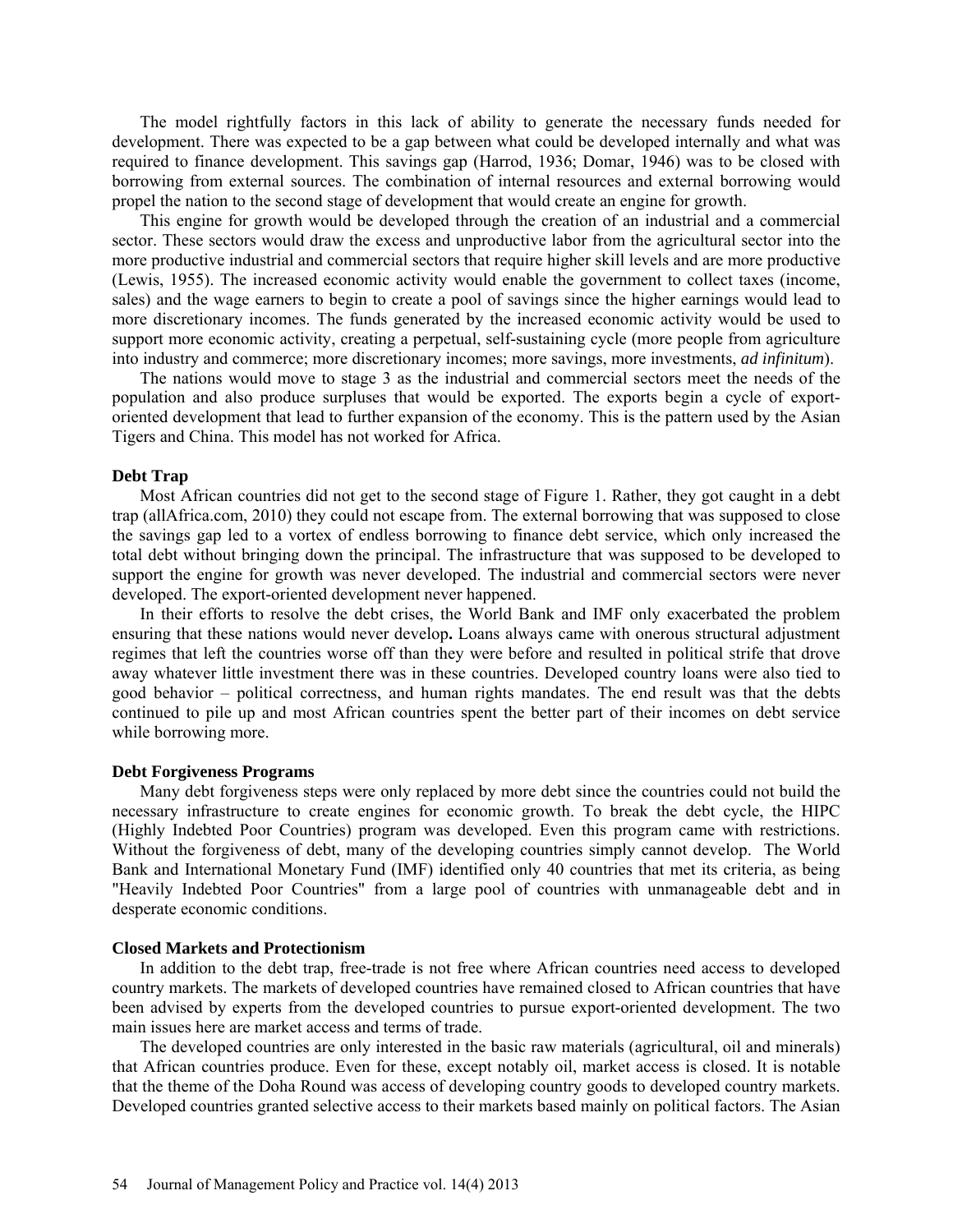Tigers received preferential treatment while the same access was denied to African countries. A WTO report noted that:

… after eight GATT Rounds, certain tariffs continue to restrict trade, especially on exports of developing countries ….. (An) example is "tariff escalation", in which higher import duties are applied on semi-processed products than on raw materials, and higher still on finished products. This practice protects domestic processing industries and discourages the development of processing activity in the countries where raw materials originate (WTO, 2002, 2005).

The Doha Round negotiations started in 2001 and have been crawling along ever since, with meetings around the world and deadlines constantly being missed. Originally the deadline was set to be January 2005 but the talks reached deadlock during meetings in 2003, 2005, 2006 and 2007. They have collapsed three times over the last seven years (Balakrishnan, 2010)

Thus, even where the African countries had something to sell, they were at a disadvantage because they could not gain access to developed country markets. Where they did get access the terms of trade were against them. They were forced to sell basic agricultural raw materials, with little or no processing or value-added, in exchange for the high value-added products of the developed countries. (How many tons of coffee beans do you need to pay for one bulldozer?)

#### **Political Interference**

The African countries were also subjected to political interference from the developed countries. Declassified United States and British intelligence records show the active involvement of the developed countries in the overthrow and/or assassination of elected governments (Nkrumah in Ghana, Lumumba in Zaire), and support of dictators in the suppression of their own people as long as they got access to the countries' resources. Such interference has only served to move the affected countries many decades back along the development path. Thus, until the Chinese came on the scene, African countries had no opportunity to develop.

## **CHINESE ACTIVITIES IN AFRICA**

China is very much like the developing countries of Africa; it is itself in the development process. Unlike the African countries, China enjoyed most favored nation (MFN) status with the developed countries which enabled it to have access to developed country markets and to engage in export-driven economic development. Thus, China, like the other Asian Tigers, was able to escape the debt trap (with its onerous structural adjustment regimes and constrained lending by the World Bank, IMF and developed countries) into which the African countries fell. China moved beyond the first stage of development (agriculture) to the second stage of development (industrial production) and developed a large pool of funds by running large positive trade balances with the rest of the world. China's development efforts were not constrained by external political interference in its domestic affairs.

China could have done what the developed (Western) countries have always done to the developing countries – use them as sources of raw materials, as markets for its exports, interfered in their domestic political affairs and actively tried to constrain their development efforts. Rather, China has chosen a partnership of mutual development with Africa. The characteristics of the Chinese model of development are discussed next. This includes the development of both physical infrastructure (roads, ports, factories) and social infrastructure (education, health, skills training) that complement each other and facilitate overall national development.

#### **State-Led Economic Development**

Most African countries can readily identify with China's state-led approach to economic development. China has a state-led economic development effort by default because there was no private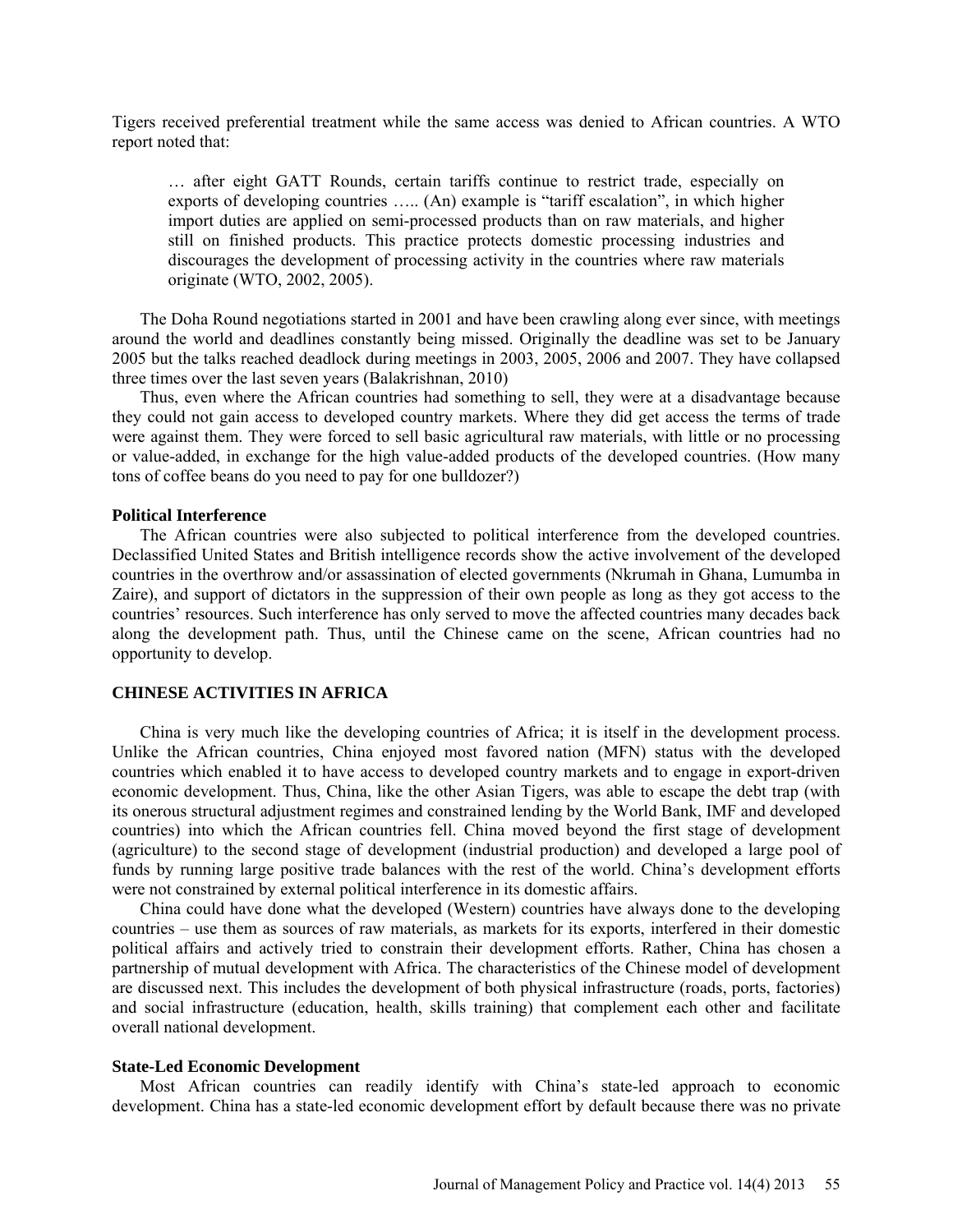sector to lead the country's development. This is similar to the initial development efforts of newlyindependent African countries where the governments had to lead the development effort because there were no local business people who were sophisticated enough to lead the effort. This is because the colonial powers only educated and trained a handful of people to support their objective of getting resources out of the country. A classic example of government-led economic development in Africa was the Nkrumah era in Ghana which focused on rapid industrialization, to create the goods and jobs that would economically empower the people (New African, 2006). Ghana was the first sub-Saharan country to attain independence. Following the three-state model in figure 1, Nkrumah attempted to move the nation to the second state of development. Within a period of nine years (1957 to 1966), major infrastructural projects were undertaken. These included 68 state-owned factories, the Akosombo Dam to power a hydro-electric plant, the Tema Port, a motorway to connect the port city of Tema to the capital Accra, an aluminum smelter, gold refinery, an Air Force and a Navy; the first batch of policewomen (twelve of them); a merchant navy (the Black Star Line); an airline (Ghana Airways); the Ghana News Agency (GNA); the City Hotel in Kumasi, the Meridian Hotel at Tema, the Star Hotel in Accra, the Inter-Continental Hotel in Accra; the Trade Fair, the Adomi Bridge, the Ghana Atomic Energy commission; the State Housing Corporation. Aside from the physical infrastructure, there was also the development of social infrastructure -- hospitals, polyclinics, elementary and secondary schools, teacher training colleges, the Ghana Medical School, the faculty of law at Legon, the professional law school at Makola, the Ghana Academy of Arts and Sciences, Cape Coast University, Kwame Nkrumah University of Science and Technology, the Institute of African studies.

Many such government-led infrastructural development projects occurred all over Africa as the newly-independent nations struggled to lift their peoples from political independence to economic independence. Many of these efforts were truncated by *coup d'etats* and assassinations instigated by the Western countries.

#### **Natural Resources for Developing Infrastructure**

There is no gainsaying the fact that China is interested in Africa's natural resources and markets to support its own development (Moss & Rose, 2006; [ccsinfo@sun.ca.za,](mailto:ccsinfo@sun.ca.za) 2010). Eilerd (2009) reports 450 Chinese-owned investment projects in Africa with 46 percent in manufacturing, 40 percent in services and 9 percent in resource-related industries. This interest is similar to that of Western countries. The key difference is that China is helping African countries to exploit their natural resources and to develop the necessary infrastructure to facilitate this. Kurlantzick (2006) notes that the World Bank and most bilateral donors stopped funding infrastructure projects "decades ago" and Chinese construction firms produce the much needed infrastructure at 25 percent the cost of Western firms. It is also helping the African nations develop so the purchasing power of their people would increase making them viable customers for China's goods. This latter point was never part of the Western equation that only sought to exploit the resources of African countries without ensuring increased standards of living for the people.

#### **Appropriate Technology and Technology Transfer**

The decade of the 80s saw the needless and protracted debate over what was the appropriate technology to send to developing countries. There were arguments about the inability of the local people to use very expensive and complex technologies. The debates were purely academic since no appropriate technologies were developed. In many cases, the complex technologies were sent to the developing nations with expatriate staff to operate them. Once a project was completed the equipments became white elephants since there was no transfer of technology involved and there was no other use for the equipment.

The Chinese, on the other hand, use cheap and non-complex technologies in their projects in Africa. After all, China itself is a developing country that uses more labor-intensive methods close to what African countries use and the technology involved is easily transferred to the locals.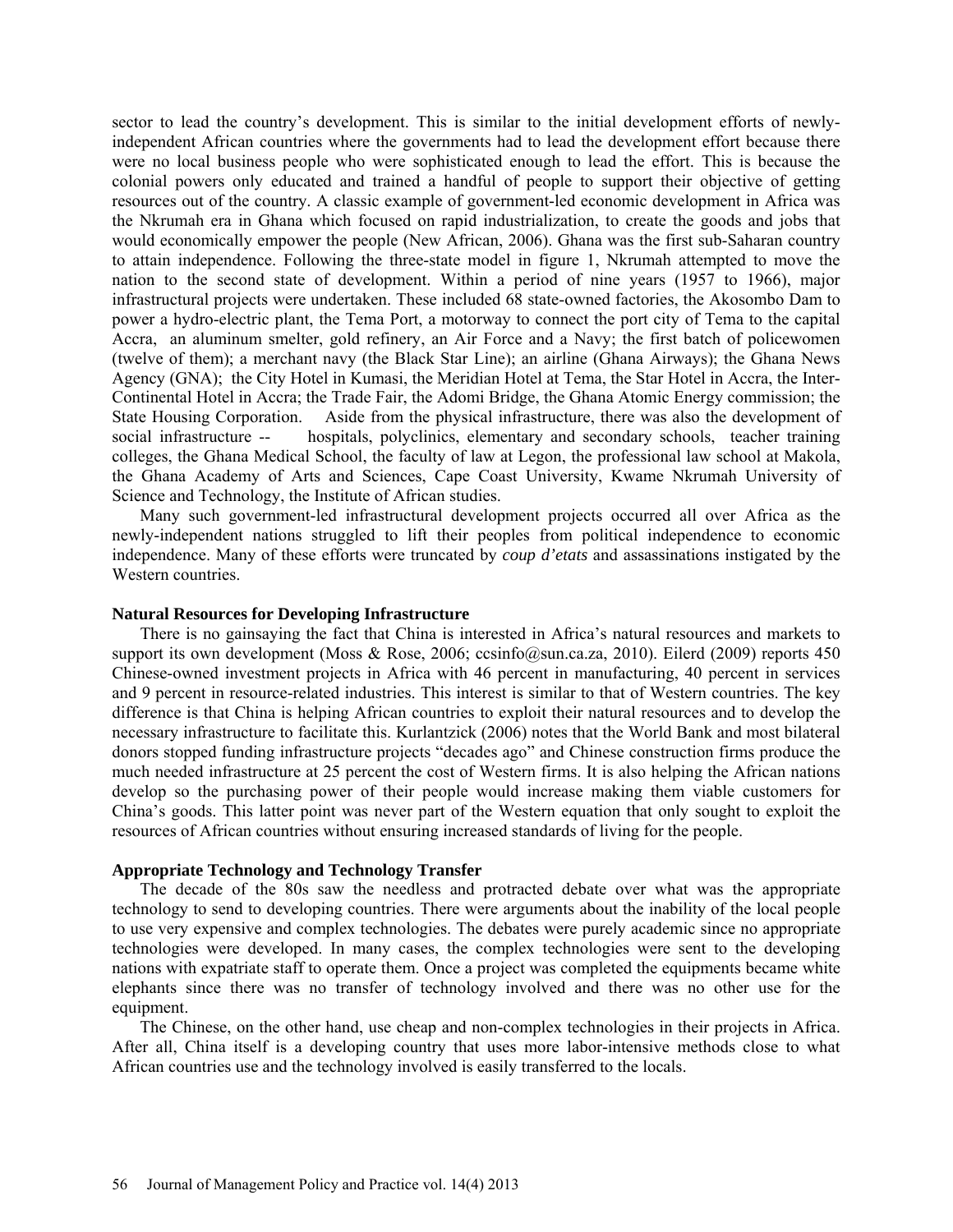#### **Cost Effectiveness**

Equipment for projects (bulldozers, excavators) are fully depreciated by end of the project. Chinese managers and workers are paid much less than managers and workers from other countries. Timely completion of projects means no cost over-runs and faster utilization of the completed project. The longterm orientation of the Chinese means they are not looking for immediate returns but are building for the future in direct contrast to the Western orientation of seeking immediate returns. Chinese projects tend to cost a quarter of the same projects undertaken by Western firms.

#### **Hands-On Management Style**

Chinese managers and workers are actively engaged in all aspects of the project. They live onsite with their workers and are closely involved in all aspects of the projects.

### **Risk Tolerance**

The Chinese approach to risk is summed up by Wu Zexian, Chinese ambassador to the Democratic Republic of Congo (DRC): "Other countries say, This country has a lot of problems. We say, "This country has huge potential." (Time, 2010). In line with this, several Chinese entrepreneurs invest in countries Western firms would consider too risky. They also locate in areas of countries that would normally be considered unsuitable for business risk-taking.

### **Trade and "No-strings" Aid**

China trade and aid increased ten-fold between 2000 and 2007 to \$73 billion and is expected to reach \$100 billion in 2010. China has set up special aid programs to support African entrepreneurs. These aid programs come with no preconditions unlike aid from Western countries that impose conditions, especially tied to human rights (Chen, 2010). The China-Africa development fund was established in 2007 by the Chinese government with a capitalization of \$5billion to support business partnerships between Chinese and African entrepreneurs. A key point in the development model presented earlier is access to markets for developing country exports. It is the lack of market access that has stunted the development of African countries. Access to Chinese markets provides African countries the opportunity to develop their industrial and commercial sectors and to produce surpluses for export.

## **No Interference in the Political Affairs of Nations**

The basic tenets of democracy and protocol mandate that people have the freedom to choose their own form of government, their leaders and to run their affairs as they see fit. Whether the form of government or the chosen leaders are acceptable to other countries is irrelevant. Western countries tend to interfere in the political affairs of other countries. China's Africa Policy (2010) precludes interference in the political affairs of countries

#### **Training African Professionals**

Part of Africa's development problems relate to the unavailability of adequately trained professionals in economic management. Several projects across Africa have failed because the necessary skills required to keep the projects running were not developed. As part of the Chinese approach to building Africa's infrastructure, China trains 3,800 African professionals per year under its African Human Resources Development Fund and has developed Chinese language programs in African universities under its Confucius Institute Project. (Kurlantzick, 2006).

#### **Reciprocal Migration**

Beyond China's activities inside Africa, there is also the exchange of people. Several Chinese have immigrated to Africa and several Africans have settled in China. Some 10,000 Africans, including entrepreneurs, are living in China's Guangzhou province in what is dubbed "Little Africa". (Radebe, 2009). There are some 5,000 African students on Chinese government scholarships studying in China (Mohapatra, 2009). Many of the Chinese entrepreneurs who have settled in Africa are not part of the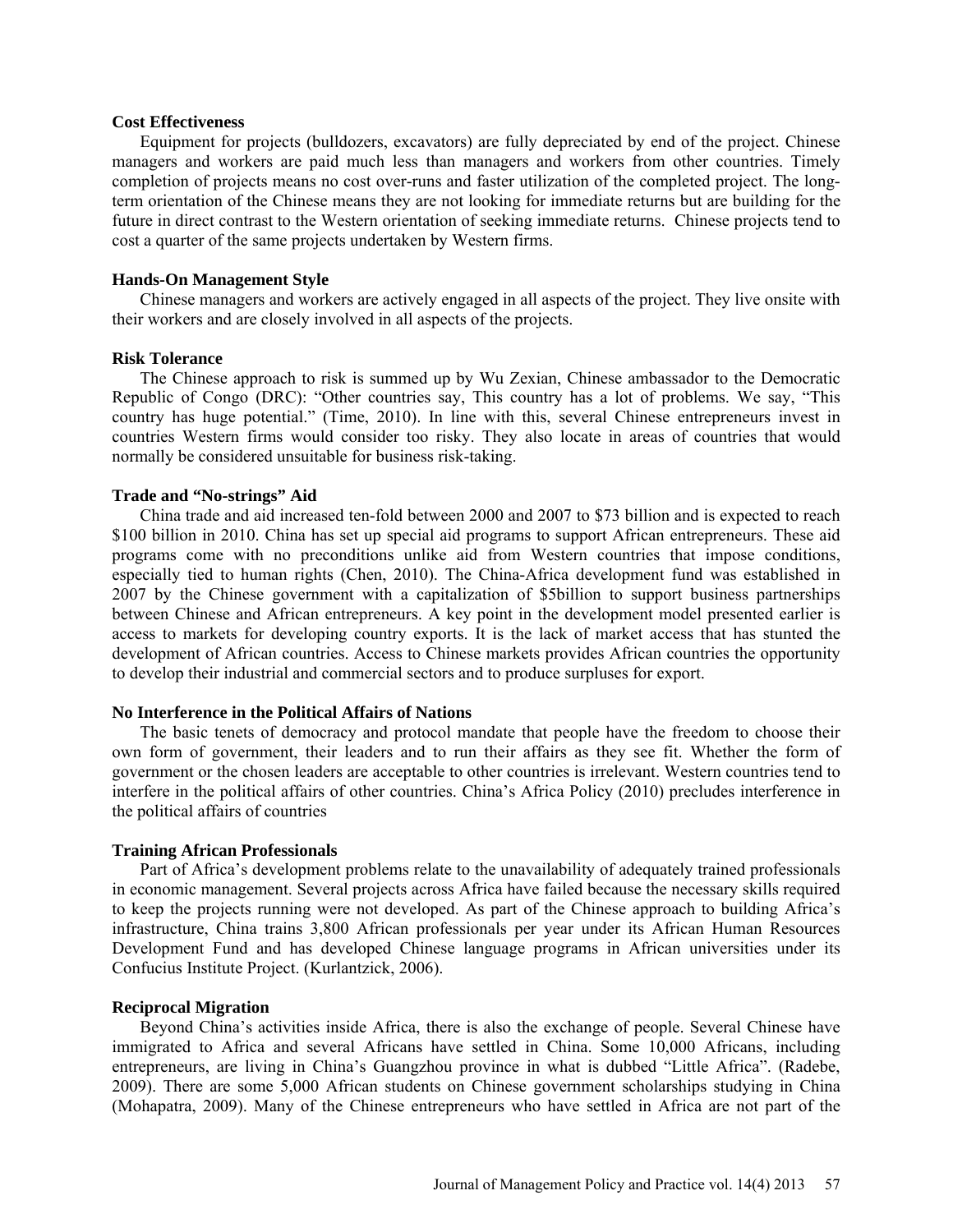state-led effort. This exchange of people is bound to lead to better understanding and an improvement of relations between Africa countries and China.

## **CHINESE INVESTMENTS -- REAL RESULTS**

Table 1 is a sampling of China's diverse investments and activities that span banking, construction, mining, and oil extraction.

| <b>COUNTRY</b>                  | <b>PROJECT</b>                                                                                  | <b>AMOUNT</b> |
|---------------------------------|-------------------------------------------------------------------------------------------------|---------------|
| Algeria                         | Construction of Infrastructure                                                                  | \$20 Billion  |
| Democratic Republic<br>of Congo | Infrastructure $-$ roads,<br>railways, 32 hospitals, 145<br>health centers, two<br>universities | \$6 Billion   |
| Nigeria                         | Oil refineries                                                                                  | \$23 Billion  |
| Angola                          | Offshore oil                                                                                    | \$2.5 Billion |
| South Africa                    | <b>Banking</b>                                                                                  | \$5.5 Billion |
| Guinea                          | Stadium                                                                                         | \$50 Million  |
| Somalia                         | Mobile phones                                                                                   | \$14 Million  |
| African Union                   | Conference center -- Gift                                                                       | \$150 Million |

**TABLE 1 SAMPLING OF CHINESE PROJECTS IN AFRICA**

In addition, China also pledged to fund 30 hospitals, 30 malaria centers and 50 China-Africa Friendship schools. The listing of projects shows the simultaneous development of several aspects of African country economies. Of particular importance is the fact that none of the projects are "white elephants" that have characterized projects in the past. These projects were not for the benefit of the people but for the aggrandizement of the status of their leaders. Because the chine undertake the construction of the projects themselves, the projects are usually completed, and there is less opportunity for the improper diversion of project funds as with Western-sponsored projects were funds were handed over to African governments that misdirected, misappropriated or simply stole the funds, ensuring that the projects were never completed.

## **CRITICISMS/CONTROVERSY**

As with anything new effort that encroaches on the territory of others, China's activities in Africa are not without criticism and critics. Some of the criticisms are reviewed here, with author's responses:

- **Non-interference in local politics** this has been interpreted in some quarters as support for dictators. China's focus is not on the government in power, it is on the development of nations. Governments are temporary, regardless of how long they stay in power. Taking sides would render China's position in countries untenable every time a non-China supported group comes into power. There are clearly examples of Western governments that support dictatorial regimes and interfere in the political affairs of other countries.
- **High handedness/mistreatment of workers** -- Thornily (2000) attributes this to "a lack of experience and understanding of African business. There are vast differences between the work ethic of the Chinese and the African. Chinese Confucianism is based on respect for authority, seeking the general good rather than personal gain, hard work, compromise, and frugality. Africans have not developed a work ethic, have no concept of the value of time (time orientation),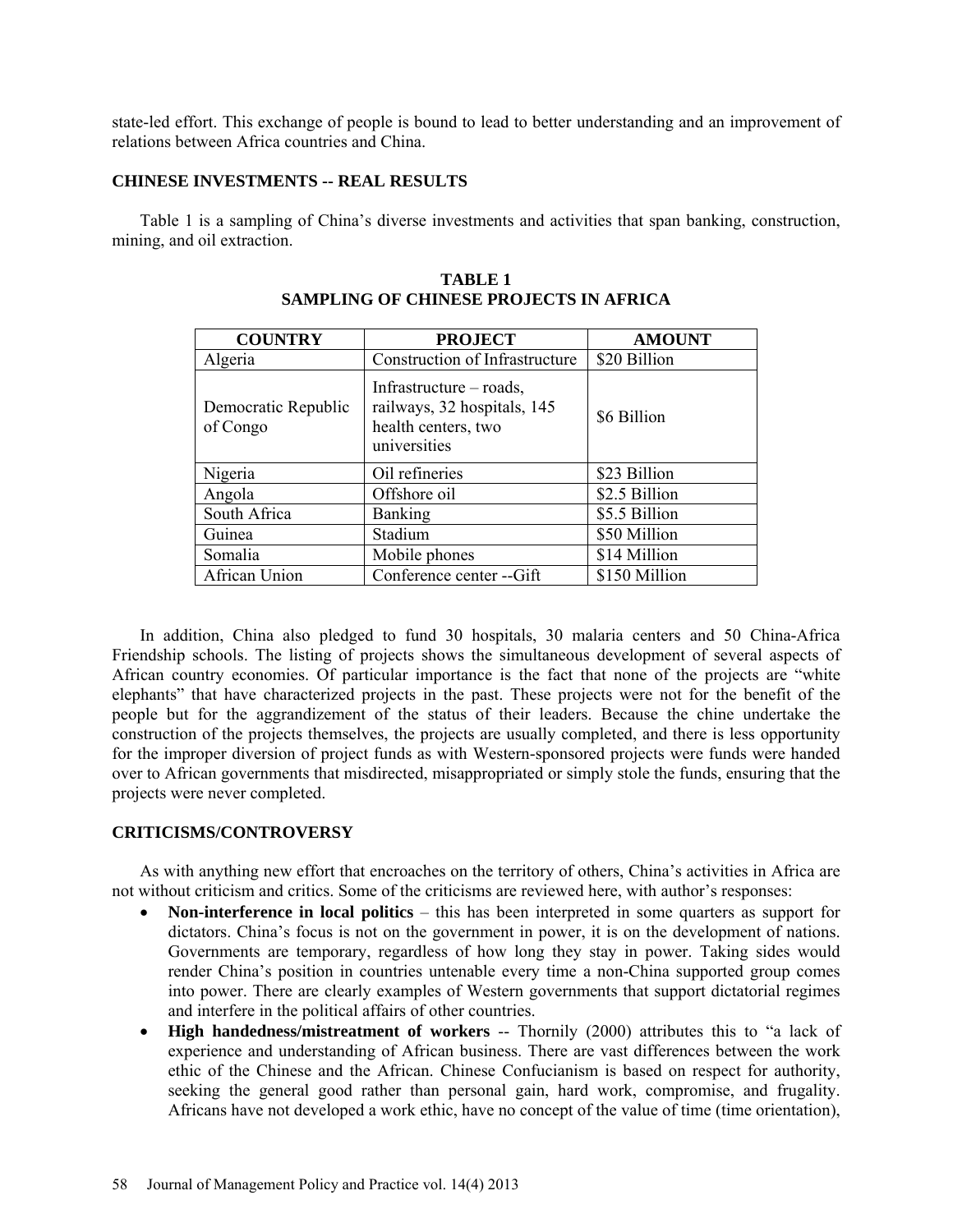and seek personal interest above all else. To them, work is something to be avoided and does not have any ego involvement (pride of performance). Such diametrically opposed differences are likely to clash and lead to complaints by African workers in Africa. These differences are to be expected. Over time, as each side learns about the culture of the other (through Africans studying in China and reciprocal immigration), there should be better understanding and collaboration.

- A **new form of colonialism** from the East, charges former South African president Thabo Mbeki. Colonialism involves political and economic domination of a people. China, which has had dealings with Africa since the 1950s and 1960s, has never sought political domination. China has a policy of non-interference in the political affairs of African nations. If it is a new form of colonialism, perhaps it may be preferable since it helps the nations actually develop by building infrastructure, raising standards of living and providing export markets. These are all things these nations never had before.
- **Underpay workers --** If pay reflects work done, then perhaps the local workers deserve to be paid less for not accomplishing much work. This may be the case because of the African's poor work ethic, the lack of high level skills and the laws of supply and demand that form the basis of prices. A BBC report notes that "there is evidence that workers are learning new skills because of the available Chinese-funded work" (BBC, 2007). With the higher skills they will command higher wages. However, if their pay is not commensurate with their output then it is for the African host governments to ensure that their workers are adequately compensated. In many cases, African governments and government officials tend to side with foreign firms because they take bribes to overlook their misdeeds and for fear of losing foreign investments (Eilerd, 2009)
- **Ignore safety rules, human rights, environmental standards, and good governance**. The enactment and enforcement of rules are the responsibility of government and its agencies. African governments should have mechanisms in place for dealing with violations. There is also the tendency to apply developed country standards to developing countries. Someone (or a country) on the first level of Maslow's hierarchy of needs would certainly not be very concerned about human rights and environmental needs.
- **Conflicts with goals of Western donor nations** China is only concerned with meeting its own development needs through helping African nations develop their natural and human resources. That, as has been clearly shown over the years, and the results of their so-called development assistance, is not the objective of Western donor countries. This difference could be likened to a choice between a loan shark who wants to have a perpetual customer and an investor who wants to help a startup build a successful business that would benefit both.
- **Undermines incentives to democratize.** Political systems reflect or mirror economic systems. Western countries keep pushing democracy while African people are concerned about their basic needs. Casting ballot really does not change the political system where people are uneducated, unskilled and do not understand the political systems imposed on their traditional systems. Rather than keep pushing incentives to democratize, it will be more useful to push development programs that will raise educational levels, living standards and the ability to acquire property. When people have something (tangible property) to protect they will seek the institutions that will guarantee them the types of protection they need and the political and social systems that will provide them. To reiterate, people at the subsistence level on Maslow's hierarchy may not care much about higher level needs, like democracy.
- **Competition with local firms.** Free markets call for healthy competition. Healthy competition makes businesses better and benefits consumers. If competition is the norm in the developed countries, why can't it be the norm in developing countries? Where necessary, governments can use the infant industry argument to protect selected industries or companies. Such protection, however, is usually detrimental since it leads to sloppy performance and higher costs and prices. Chinese firms are able to complete projects at about thirty percent less than their competitors. The inherent argument is that they are killing local companies. The more pertinent questions are: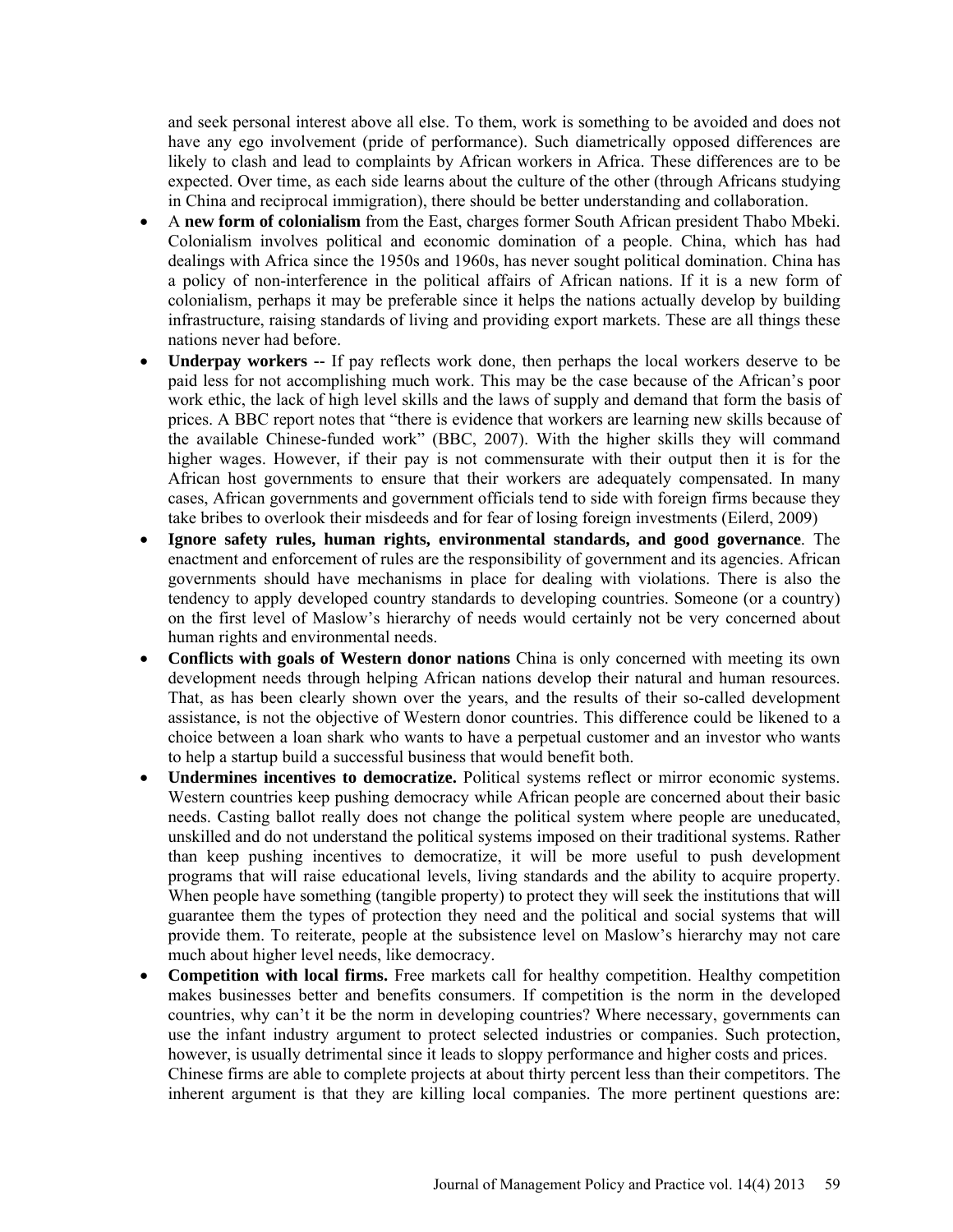should African countries spend 75 percent more just so a local contractor can have a project that will be completed in four years instead of the one year it takes a Chinese firm to complete it? What about the opportunity cost of not having access to the finished project for three years? How about the cost to the nation? Such competition should force local firms to learn the best practices of Chinese firms and make them more competitive. They should learn to compete rather than have projects handed to them by political cronies and corrupt government officials.

- **Cannot lead to sustained economic growth and social stability.** Healthy economic growth leads to social stability. Therefore, the more economic growth, the more social stability. Strife across Africa has been mainly because of lack of economic growth. The continuing strife in some African countries may be attributed to a lack of sustained growth. That is the legacy of the western method of development. The Chinese method involves the simultaneous development of physical and social infrastructure and the development of the necessary skills to run the infrastructure. It is clearly a sustainable system that swaps natural resources for infrastructure that leads to the development of an industrial and commercial sector that requires high level skills that are provided through the developed infrastructure, that leads to higher wages that lead to higher purchasing power, that leads to higher capacity to pay taxes that leads to government's capacity to service debt. The cycle continues indefinitely. That is sustained economic growth. The people of these countries are also becoming more educated and enlightened. No longer will they tolerate the dictatorial tendencies and the abuse of power by politicians.
- **Another Debt Crisis?** Glosny (2006) points to analyses and concludes that "Chinese aid, especially in Africa, is likely to lead to a new debt crisis in developing countries". While this is possible, it is highly unlikely. The debt crisis was created because the African countries lacked the capacity to repay their debts. The debt trap made it impossible to develop the necessary infrastructure to create an engine for growth. The Chinese involvement in Africa and the soft loans offered by China present a completely different scenario from the lending to Africa by the developed Western countries and the world bodies like the IMF and World Bank. In the case of the latter, no infrastructure was built, no technologies were transferred; in short, the lenders ensured that the debtor nations would not be able to repay the loans. The Chinese, on the other hand, are building infrastructure in African nations; they are building factories; they are giving the people skills (transferring technology) that will increase their skill levels and incomes; they are buying from African nations ensuring that they have outlets for the resources (agricultural, mineral) and exports; they are allowing African entrepreneurs to settle in and do business in China. More importantly, they are giving the African nations the capacity to repay their debts. For once, the developing countries of Africa have a win-win situation where all parties benefit. Does that mean transactions between China and African countries will be balanced? Transactions between nations are never balanced since all nations seek their own best interests and exchange resources of different values. In the case of China, its best interest lies in supporting and helping African nations develop so they can trade with China and supply the necessary resources it needs for its own development. Currently, most African countries have a growing trade deficit with China despite its favorable tax-free trading agreements. However, the increasing capacity of African countries to earn incomes from the development of their industrial and commercial sectors in addition to export earnings should put them in a better position to handle their debts.

#### **CONCLUSION**

China's activities in Africa offer the continent opportunities to develop according to the model presented in Figure 1. China is building the much needed infrastructure to drive African development – roads, schools, power generation plants, telecoms systems, computer networks. It is helping those nations endowed with natural resources to develop them and those without with trade and investment opportunities. The end result will be African countries that are able to move through the three-stage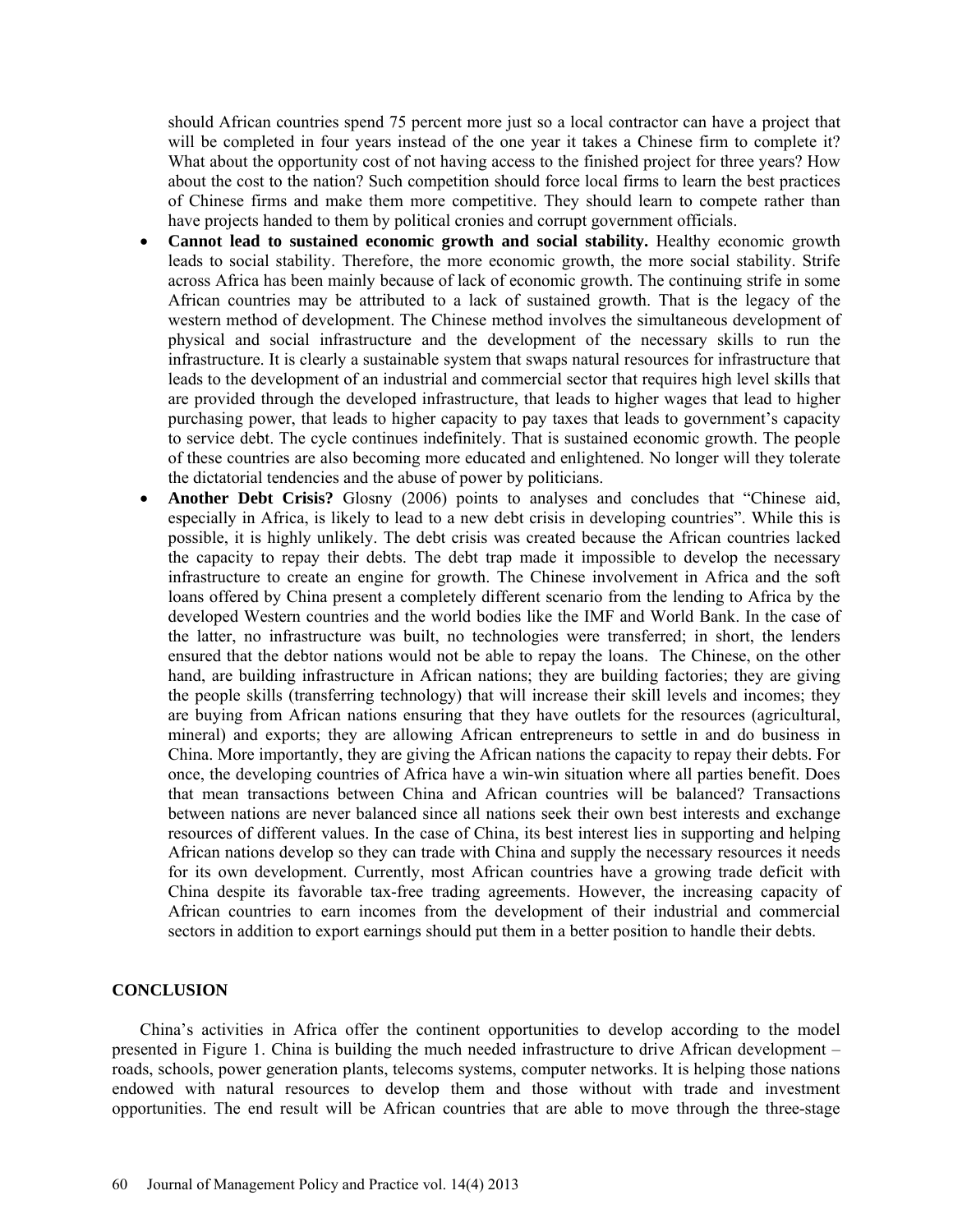development process by (1) developing the pool of funds for an engine for growth without ending up in a debt trap, (2) develop industrial and commercial sectors, and (3) produce surpluses that can exported to other countries, especially China. As economic development takes hold, social and environmental issues will follow in due course. According to Maslow, people first seek to satisfy the lower order needs before seeking the higher order needs. For Africa, the lower order needs are currently the most prevalent.

## **REFERENCES**

*Allafrica.com*, (2010). [Nigeria:](http://allafrica.com/nigeria/) Returning to the Debt Trap, Willingly. 4 May.

Ankomah, B. (2006). Never Again! ... 40 Years after the Coup that Derailed Africa's Progress. *New African*.

[Balakrishnan,](http://www.guardian.co.uk/profile/angelabalakrishnan) A. (2008). The Doha Round of WTO Talks. *The guardian*, [Guardian.co.uk,](http://www.guardian.co.uk/) Monday 21 July.

BBC (2007). China in Africa: Developing ties. 26 November 2007.

Chen, S. (2010). China defends Africa economic and trade role, *BBC*, December 23.

Blenford, A. (2007). China in Africa: Friend or foe? [http://news.bbc.co.uk/go/pr/fr/-](http://news.bbc.co.uk/go/pr/fr/-/2/hi/africa/7086777.stm) [/2/hi/africa/7086777.stm,](http://news.bbc.co.uk/go/pr/fr/-/2/hi/africa/7086777.stm) 8/10/2010.

Broadman, H. G. & Isik, G. (2007). *Africa's Silk Road: China and India's new economic frontier*. World Bank Publications.

Brookes, P. (2007). *Into Africa: China's Grab for Influence and Oil, Heritage Lectures*, Heritage Foundation, #1006, March 26.

China's Africa Policy, [http://www.fmprc.gov.cn/eng/zxxx/t230615.htm,](http://www.fmprc.gov.cn/eng/zxxx/t230615.htm) retrieved 8/10/2010.

Domar, D. (1946). Capital Expansion, Rate of Growth and Employment. *Econometrica*, Vol. 14.

Eilerd, C. (2009). Chinese "investment" in Africa. [http://ictafrica.ning.com/profiles/blogs/ chinese](http://ictafrica.ning.com/profiles/blogs/%20chinese-investment-in-africa)[investment-in-africa,](http://ictafrica.ning.com/profiles/blogs/%20chinese-investment-in-africa) 8/10/2010.

Glosny. M. A. (2006). China's foreign aid policy: Lifting States out of Poverty or Leaving Them to the Dictators? Center for Strategic and International Studies, *Freeman Report*, December 2006.

Harrod, R. F. (1939). An Essay in Dynamic Theory. *Economic Journal*, 49, 1.

Jia, A. (2007). Roundtable probes the politics of China's large-scale investments in Africa, *Stanford Report*, May 16.

Kurlantzic, J. (2006). Beijing's Safari: China's Move into Africa and Its Implications for Aid, Development, and Governance. *Carnegie Endowment for International Peace*, November.

Lewis, A. (1955). *Theory of Economic Growth*, Allen & Unwin.

Maslow, A. H. (1970). *Motivation and Personality*, 2nd. Ed., New York, Harper & Row.